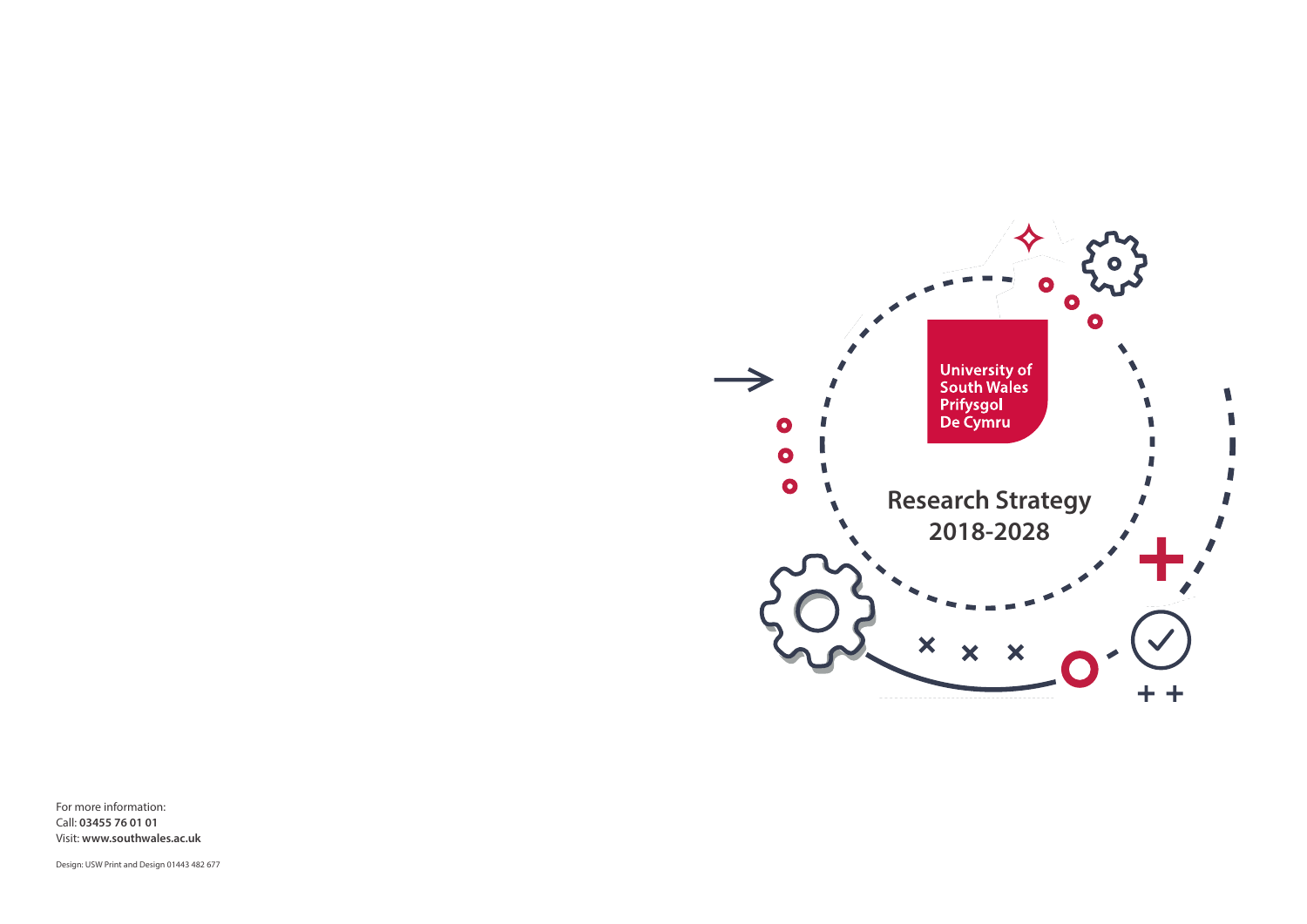At the University of South Wales we understand that the education and research landscapes are becoming increasingly competitive and therefore, it is our aim to utilise all of our resources together for the fulfilment of our mission. We believe that our students benefit from being involved in live research and scholarly projects and that a blend of education, scholarship and research is right for our academic teams across our broad spectrum of disciplines and professions.

Our commitment to developing the next generation of researchers is important and as such we aim to build a Doctoral Training College to enhance the experience of our postgraduate research students and deepen the skills of our supervisor community. We are committed to developing and supporting our research talent. We will ensure that our early career researchers have time and resources to undertake their research and that there are clear career pathways for promotion in line with the Concordat to Support Career Development for Researchers. We will ensure that opportunities for effective training and development are available and tailored to the needs of researchers, whatever career stage they are at.

We will focus our resources in areas identified as strategic priorities to develop world-class Research and Innovation Centres. We believe in organic growth and meritocracy and will invest in specialist and interdisciplinary growth areas that can evidence sustainable trajectories to our world-class aspirations.

This research strategy is aimed to be succinct, inclusive, supportive and encouraging with high expectations on individuals and teams. We will be in the top quartile of the University Alliance (defined by the 2014 membership) by 2027 by delivering a manageable number of specific, measurable and achievable actions as detailed in this strategy.



### **Research Strategy**

Across these, we remain committed to an ethos of collaborative inquiry, and to bringing the impacts of our research insights and innovations into the lives of the local, national and international communities and businesses we serve. The industrial connections that shape our research culture make it genuinely international, multilingual and outward-looking. Our public purpose means we are committed to nurturing a pipeline of research talent and to creating a research environment that enables all our students and staff to thrive.

Our research successes have been due to the hard work and talent of our academic staff, postgraduate research students and dedicated support staff. This strategy sets out the university's commitment to broadening the research base and maximising excellence with targeted support and investment. This strategy is not only for our academic staff and postgraduate research students: it focuses on inclusivity, and highlights the importance of research for undergraduate students, in terms of developing their own skills as independent researchers alongside the expectation that their programmes are grounded in research-informed teaching.

We understand the importance of scholarship and applied research which impacts on our students, local, regional, national and international business, charities, communities and governments. We see research and innovation as an integral part of our mission to help our region of South Wales play an increasingly important role in the global economy. Our commitment to the creation of knowledge and its transfer will help us recruit, develop and retain the best staff in order to generate that seamless scholarly community which encompasses all of our students and all of our staff: we are all learners together. Scholarship, research, its transfer and resulting impact enables us to put our students first.

Our university was founded in the South Wales coalfields, whose mineral wealth Cardiff exported all over the world. We are as proud of our heritage as of the applied research interests and scholarly activities which span, today, a rich variety of industrial, commercial, and cultural fields.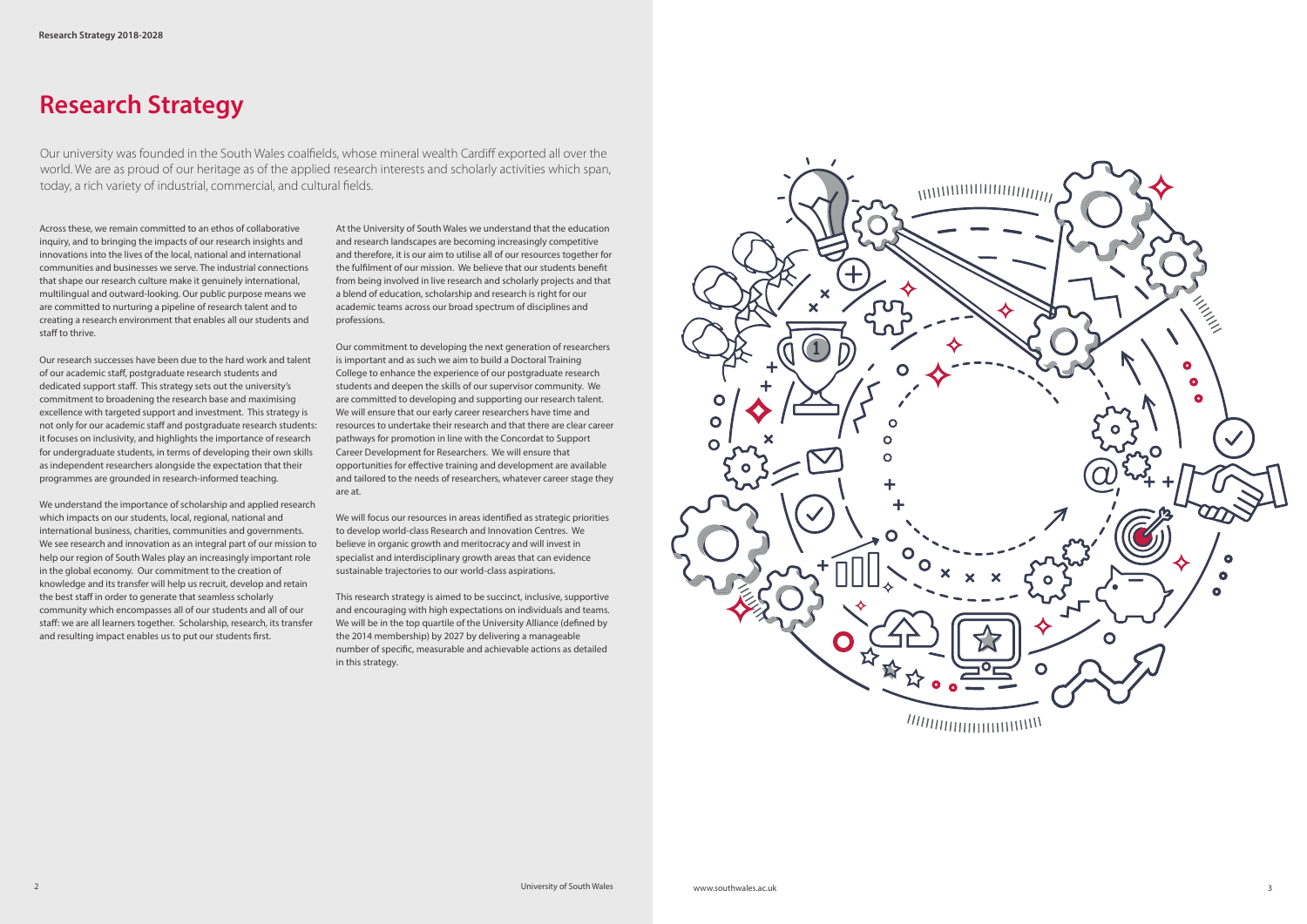

# **Prioritising People**



| <b>Objective</b>                                                                                                                                                                                        | We will achieve this by:                                                                                                                                                                                                                                                                                                                                                                                                                                                                              | <b>Baseline 2018</b>                                                                                                                                                                                                                                                                                                                                             |                                                                                                                                                                                                                                                                                                                | Success Measure 2021 Success Measure 2027 Lead person                                                                                                                                                                                                                                                                                                                   |                                                                |
|---------------------------------------------------------------------------------------------------------------------------------------------------------------------------------------------------------|-------------------------------------------------------------------------------------------------------------------------------------------------------------------------------------------------------------------------------------------------------------------------------------------------------------------------------------------------------------------------------------------------------------------------------------------------------------------------------------------------------|------------------------------------------------------------------------------------------------------------------------------------------------------------------------------------------------------------------------------------------------------------------------------------------------------------------------------------------------------------------|----------------------------------------------------------------------------------------------------------------------------------------------------------------------------------------------------------------------------------------------------------------------------------------------------------------|-------------------------------------------------------------------------------------------------------------------------------------------------------------------------------------------------------------------------------------------------------------------------------------------------------------------------------------------------------------------------|----------------------------------------------------------------|
| Provide a high-performance culture to attract, retain and<br>develop talented research active staff and students engaged<br>with business, industry and commerce and working on<br>societal challenges. | 1. Visible, high-expectations leadership from the University<br>Executive, Deans, Heads of Research (HoRs) and Heads of Research<br>or Innovation Centres; University-level strategic goals as monitored<br>by KPIs owned by faculties, schools, research and innovation<br>centres; all strategic investments including QR to have clear returns<br>identified with timescales                                                                                                                       | Faculties and schools divorced<br>from research deliverables; no<br>identifiable returns expected<br>from QR;                                                                                                                                                                                                                                                    | Research an integral part of the<br>annual academic planning<br>cycle; all investments tied to<br>identifiable returns; research<br>metrics (outputs, citations,<br>income) 50% higher than 2018<br>baseline                                                                                                   | Research metrics 100% higher<br>than 2018 baseline                                                                                                                                                                                                                                                                                                                      | Deans                                                          |
| Individualised induction and support                                                                                                                                                                    | 2. Research to be an integral part of the recruitment, induction and<br>career development of all academic staff. All new academic staff<br>will have an experienced research-active mentor who is associated<br>with a research centre or group; all academic staff will be able to<br>request a mentor; internal peer-support for writing research<br>outputs widely available                                                                                                                      | Baseline 25 mentor-mentee<br>pairs; 164 research active staff<br>(published an internationally-<br>circulated, peer-reviewed<br>output within the previous 2<br>years and loaded onto Pure)                                                                                                                                                                      | 50 mentor-mentee pairs; 250<br>research active staff                                                                                                                                                                                                                                                           | 75 mentor-mentee pairs; 350<br>research active staff                                                                                                                                                                                                                                                                                                                    | Pro Vice-Chancellor Research                                   |
| <b>Continuous professional development</b>                                                                                                                                                              | 3. A continuous, high-tempo, research-focussed CPD programme<br>with monthly events for leaders, managers and academics<br>spanning research and knowledge exchange supplemented by<br>targeted support; DPR training for managers to include reviewing<br>research activity and career pathways                                                                                                                                                                                                      | 20 workshops for 171 distinct<br>attendees in the 16/17 session<br>24% timely completion in<br>16/17 session;                                                                                                                                                                                                                                                    | 300 distinct attendees per<br>session                                                                                                                                                                                                                                                                          | 400 distinct attendees per<br>session                                                                                                                                                                                                                                                                                                                                   | Director of Research & Business<br>Engagement                  |
| PhD students are an integral part of our research teams                                                                                                                                                 | 4. Create a Doctoral Training College as a focus of researcher<br>development and peer support. All university funded doctoral<br>scholarships to have a clear route to impact; encouraging timely<br>completion; the preferred route for staff being PhD by portfolio or<br>publication                                                                                                                                                                                                              | 406 PhD students in total, 84<br>with external partner; 222 staff<br>involved in PhD supervision                                                                                                                                                                                                                                                                 | 50% timely completion in 20/21<br>session; 120 PhD students with<br>external partners; 330 staff<br>involved in PhD supervision                                                                                                                                                                                | 75% timely completion in 26/27<br>session; 160 PhD students with<br>external partners; 440 staff<br>involved in PhD supervision                                                                                                                                                                                                                                         | Head of Postgraduate Research<br>Studies                       |
| Informative management information                                                                                                                                                                      | 5. Improve support for researchers by enhancing systems and<br>infrastructure                                                                                                                                                                                                                                                                                                                                                                                                                         | Paper-based research<br>governance system;<br>spreadsheet-based PhD<br>management information<br>system                                                                                                                                                                                                                                                          | PhD Manager operational and<br>online research governance<br>system including research<br>funding applications and ethics                                                                                                                                                                                      |                                                                                                                                                                                                                                                                                                                                                                         | Director of Research & Business<br>Engagement                  |
| <b>Creating the Academia</b>                                                                                                                                                                            | 6. Research will inform and be informed by our curricula and<br>programmes. Our undergraduate students will be knowledgeable<br>of our research and the important role it plays in our university.<br>Undergraduate students will be equipped to undertake research<br>relevant to their discipline and where appropriate will undertake<br>research as part of their programme of study; Staff will be<br>encouraged to view the student community as a resource for<br>research and creating impact | We do not have baseline<br>information on the<br>• Number of students who<br>undertake a research project<br>as part of their programme;<br>• Number of research outputs,<br>impact case studies and<br>media coverage that arises<br>from the work of<br>undergraduate and masters<br>students;<br>• Number of our students who<br>progress to research degrees | Developed a system for tracking<br>and tagging research-engaged<br>teaching in our curricula;<br>developed a system for flagging<br>staff-student co-authored<br>outputs; achieved external<br>publication of 10 UG research<br>projects following the British<br>Conference of Undergraduate<br>Research 2019 | Undertaken focussed study to<br>articulate our research-teaching<br>nexus and to have the ability to<br>quantify, share, showcase and<br>celebrate its application in our<br>curricula<br>Created curricula frameworks,<br>recognition cultures and staff<br>expertise that normalises staff-<br>student/ student research<br>practices and outputs in all<br>Faculties | Pro Vice-Chancellor Learning,<br>Teaching & Student Experience |